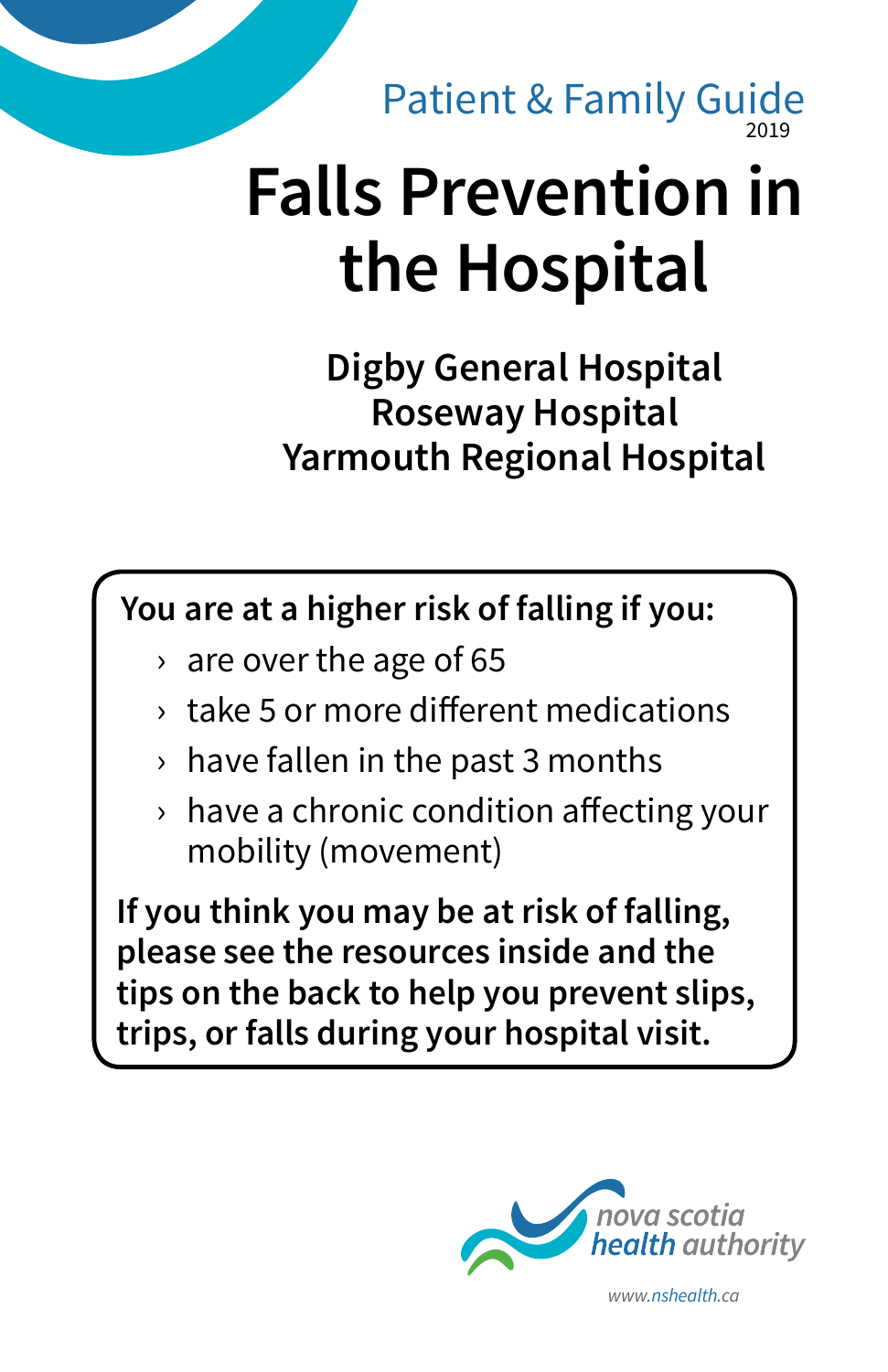## **Before coming to the hospital**











- ◊ If you get a ride to the hospital, use the 5-minute drop-off / pick-up area. Your driver can park and walk with you to the waiting area. If you drive yourself, remember to bring \$4 for parking.
- ◊ Bring your Nova Scotia Health Card (MSI), and any other items you may need, such as your glasses, hearing aid(s), cell phone, etc.
- ◊ Bring your mobility device (e.g., walker or cane), if needed. If you are not sure which to use, bring both. Do not leave your mobility device in your car.
- ◊ Wear comfortable shoes with a closed toe and heel, and good grips on the bottom.
- ◊ You may wish to ask a family member or friend to come to your appointment with you for support.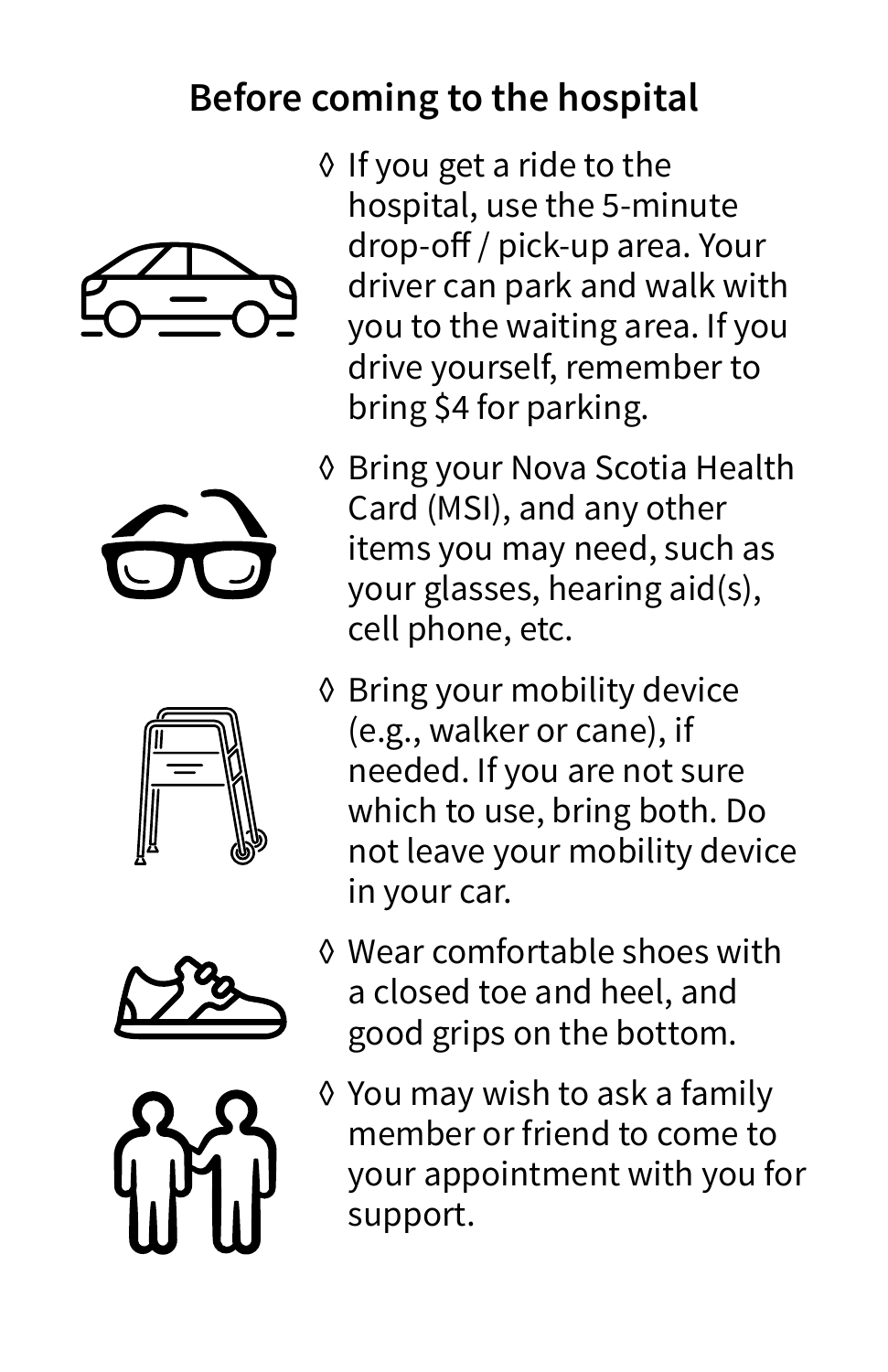# **At the hospital**

- If you feel unsteady or dizzy, ask for help or use the call bell to ring for your nurse.
- Always use your mobility device when walking.
- Transport wheelchairs are available at most entrances for use as needed.
- Take your time when walking or moving. Sit up in bed slowly. Stand up slowly after sitting or lying down.
- Sit on a chair or bed when getting dressed or changing into a gown.
- Wear your shoes when moving around in your room or on the unit.
- Tell your health care team if you have a history of falls.

#### **What are your questions?**

**Please ask. We are here to help you.**